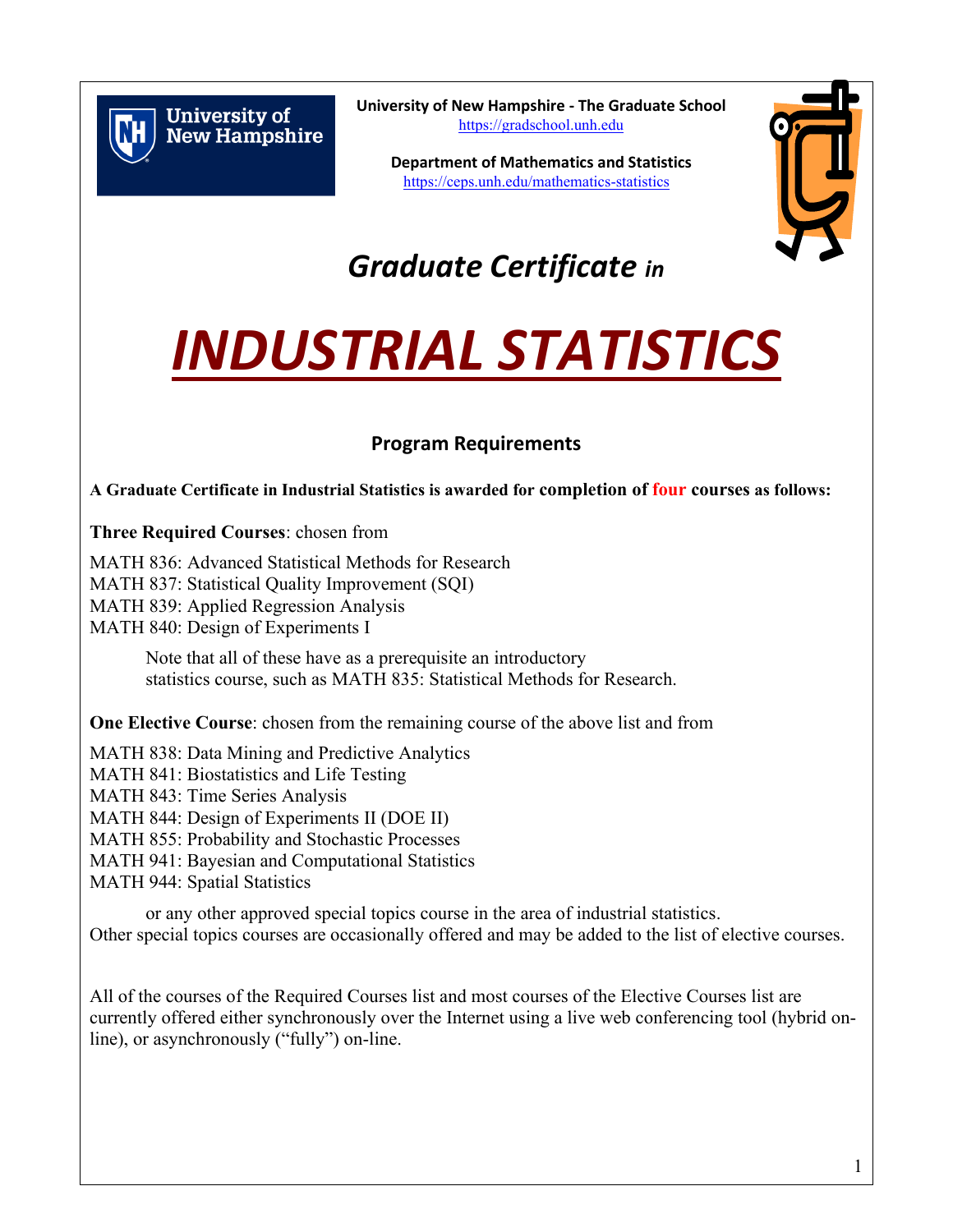## **Typical Schedule of Offerings**

**Spring:** 836, 838, 840, **Fall**: 837, 839, 840 , 855 **Every other year alternating: Spring:** 841 & 843, **Fall:** 941 & 944

#### **Program Coordinator**

Ernst Linder, Dept. of Mathematics & Statistics, UNH, Durham, NH 03824 N 321B Kingsbury Hall, Tel: 603-862-2687, email: [elinder@unh.edu](mailto:elinder@unh.edu)

#### **Application**

Apply on-line via the UNH Graduate School: [https://gradschool.unh.edu](https://gradschool.unh.edu/) look for Academic Programs: type "Statistics" und Find Your Program. Transcripts and Statement of purpose are required for this Graduate Certificate.

#### **Answers to Frequently Asked Questions about Graduate Certificates**

- Individuals holding a Bachelor's degree are eligible to apply for admission to a graduate certificate program
- Applicants may or may not already be enrolled in a graduate degree program at UNH.
- Application for matriculation into the certificate program should be made no later than the beginning of the second course to be taken for the certificate.
- A maximum of one graduate course taken at UNH prior to matriculating may be applied to the certificate.
- Courses can be applied to only one certificate program but may be applied towards the UNH masters in Statistics. Some courses may also be applied to other UNH graduate programs contingent upon approval by the respective program.
- Tuition for in-state students is the same as per credit rate for in-state graduate degree students. Out-ofstate rate is 10% higher.
- A grade of B- or higher must be earned in these courses in order for them to be counted towards the certificate.

#### **Certificate Program Instructors and their Area of Expertise**

| Michelle Capozzoli, Ph.D.  | Biostatistics, Engineering Statistics, On-line Learning                                                                     |
|----------------------------|-----------------------------------------------------------------------------------------------------------------------------|
| Veronica Hupper, Ph.D.     | Spatial Statistics, Statistics Education, On-line Learning.                                                                 |
| Linyuan Li, Ph.D.          | Wavelets, Life Time Distributions, Long Memory Processes                                                                    |
| Ernst Linder, Ph.D.        | Environmental Statistics, Spatial & Spatial Temporal Statistics, Climate<br>Extremes, Bayesian and Computational Statistics |
| <b>Joseph C. Poythress</b> | High-dimensional data, network analysis, statistical computing.                                                             |
| Philip Ramsey, Ph.D.       | Design of Experiments Six Sigma, Process Control, Data Mining,<br>Predictive Analytics                                      |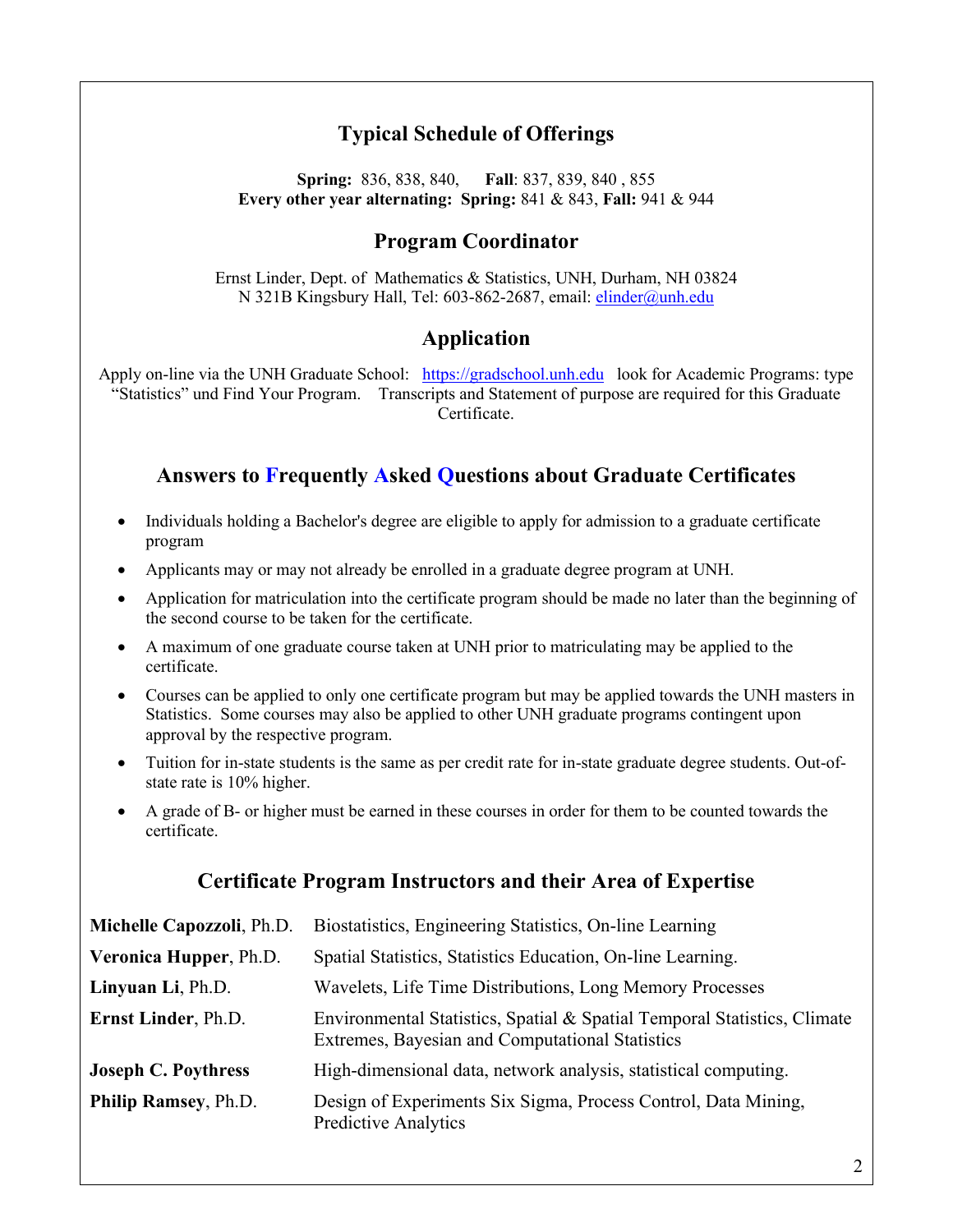### **Course Descriptions**

**MATH 836 - Advanced Statistical Methods for Research** Credits: 3.00 An introduction to multivariate statistical methods, including principal components, discriminant analysis, cluster analysis, factor analysis, multidimensional scaling, and MANOVA. Additional topics include generalized linear models, general additive models, depending on the interests of class participants. This course completes a solid grounding in modern applications of statistics used in most research applications. The use of statistical software, such as JMP, or R, is fully integrated into the course. **Prerequisites:** MATH 835 or MATH 839.

**MATH 837 - Statistical Methods For Quality Improvement** Credits: 3.00 Introduces scientific data collection and analysis with an emphasis on industrial and service provider applications. Topics include descriptive and graphical statistical methods, confidence intervals and hypothesis testing, regression, ANOVA, statistical process control (SPC), failure modes and effects analysis (FMEA), Six-Sigma concepts and methods, introduction to reliability, quality tools, MSA, and process capability studies, introduction to Lean methodology, such as 5S, Kaizen, and VSM. Use of a statistical software package is an integral part of the course. **Prerequisites:** Basic introductory statistics.

**MATH 838 – Data Mining and Predictive Analytics** Credits: 3.00 An introduction to supervised and unsupervised methods for exploring large data sets and developing predictive models. Unsupervised methods include: market basket analysis, principal components, clustering, and variables clustering. Important statistical and machine learning methods (supervised learning) include: Classification and Regression Tress (CART), Random Forests, Neural Nets, Support Vector Machines, Logistic Regression and Penalized Regression. Additional topics focus on metamodeling, validation strategies, bagging and boosting to improve prediction or classification, and ensemble prediction from a set of diverse models. Required case studies and projects provide students with experience in applying these techniques and strategies. The course necessarily involves the use of statistical software and programming languages. Prereq: MATH 835 or basic introductory statistics.

**MATH 839 - Applied Regression Analysis** Credits: 3.00 Statistical methods for the analysis of relationships between response and input variables: simple linear regression, multiple regression analysis, residual analysis model selection, multi-collinearity, nonlinear curve fitting, categorical predictors, introduction to analysis of variance, analysis of covariance, examination of validity of underlying assumptions, logistic regression analysis. Emphasizes real applications with use of statistical software. **Prerequisites:** Basic introductory statistics.

**MATH 840 - Design of Experiments I** Credits: 3.00 First course in design of experiments with applications to quality improvement in industrial manufacturing, engineering research and development, or research in physical and biological sciences. Experimental factor identification, statistical analysis and modeling of experimental results, randomization and blocking, full factorial designs, random and mixed effects models, replication and sub-sampling strategies, fractional factorial designs, response surface methods, mixture designs, and screening designs. Focuses on various treatment structures for designed experimentation and the associated statistical analyses. Use of statistical software. **Prerequisites:** Basic introductory statistics.

**MATH 841 - Survival Analysis** Credits: 3.00 Explorations of models and data-analytic methods used in medical, biological, and reliability studies. Event-time data, censored data, reliability models and methods, Kaplan-Meier estimator, proportional hazards, Poisson models, loglinear models. Suitable statistical software, such as SAS, JMP, or R, are used.

**Prerequisites:** Basic introductory statistics. (Offered in alternate years.)